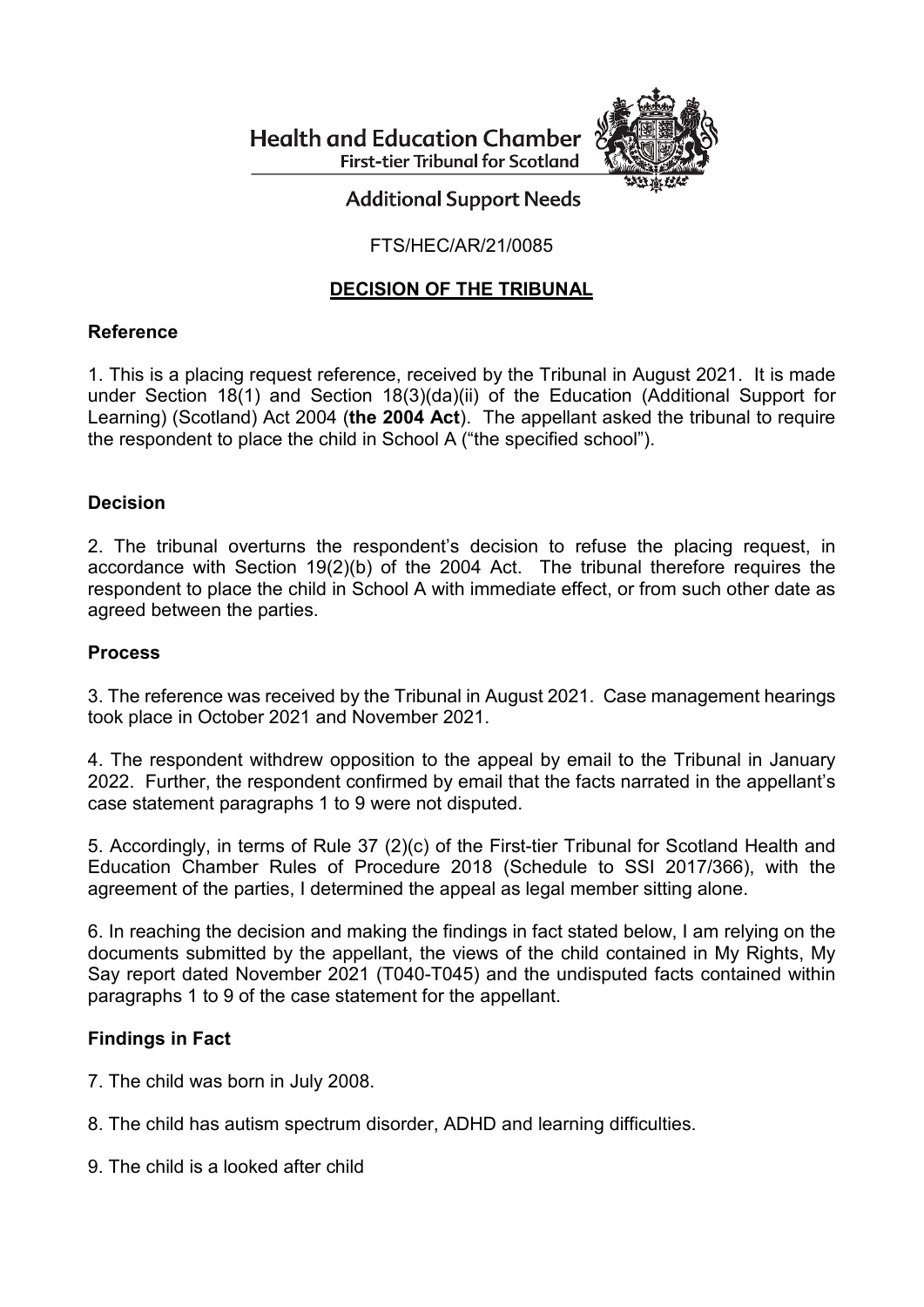10. The child is currently attending the specified school.

11. The specified school is not a public school.

12. Prior to attending the specified school, the child was until 2017 a pupil at school B, a school managed by the respondent. This placement was not successful.

13. The appellant made a placing request for the child to attend the specified school which was refused. The authority subsequently agreed to place the child at the specified school.

14. The child started as a pupil at the specified school in May 2017.

15. The child settled quickly at the specified school, making excellent educational, social and behavioral progress there.

16. The child attends school on a weekly, term time, residential basis travelling to school on a Monday morning and returning home on a Friday afternoon.

17. At the end of March 2020, the child returned home at the respondent's request due to the commencement of Covid-19 lockdown, while the specified school remained open.

18. The child's behavior deteriorated on his return home.

19. The child was unable to engage effectively with his online learning and was not offered attendance at a local hub or other educational support.

20. The child has returned to the specified school following lockdown and has settled quickly. He does well there.

21. In June 2021, the respondent advised the appellant that the child should access education locally full-time and outlined 3 possible educational placements for appraisal.

22. In June 2021, the appellant made a placing request that the child be placed at the specified school.

23. In August 2021, the respondent refused the placing request identifying paragraph 3(1)(f) of schedule 2 of the 2004 Act as the ground of refusal.

24. The respondent proposed a start date at alternative autism provision within the education authority of October 2021.

25. The child resides term time at the specified school 4 nights per week and is settled there. His arrangements are working well. His educational and care reports are consistently positive.

26. At the specified school, the child has access to a wide range of out of school activities including swimming, biking and youth club.

27. The child is confident, happy and settled within the specified school community. He wishes to remain there.